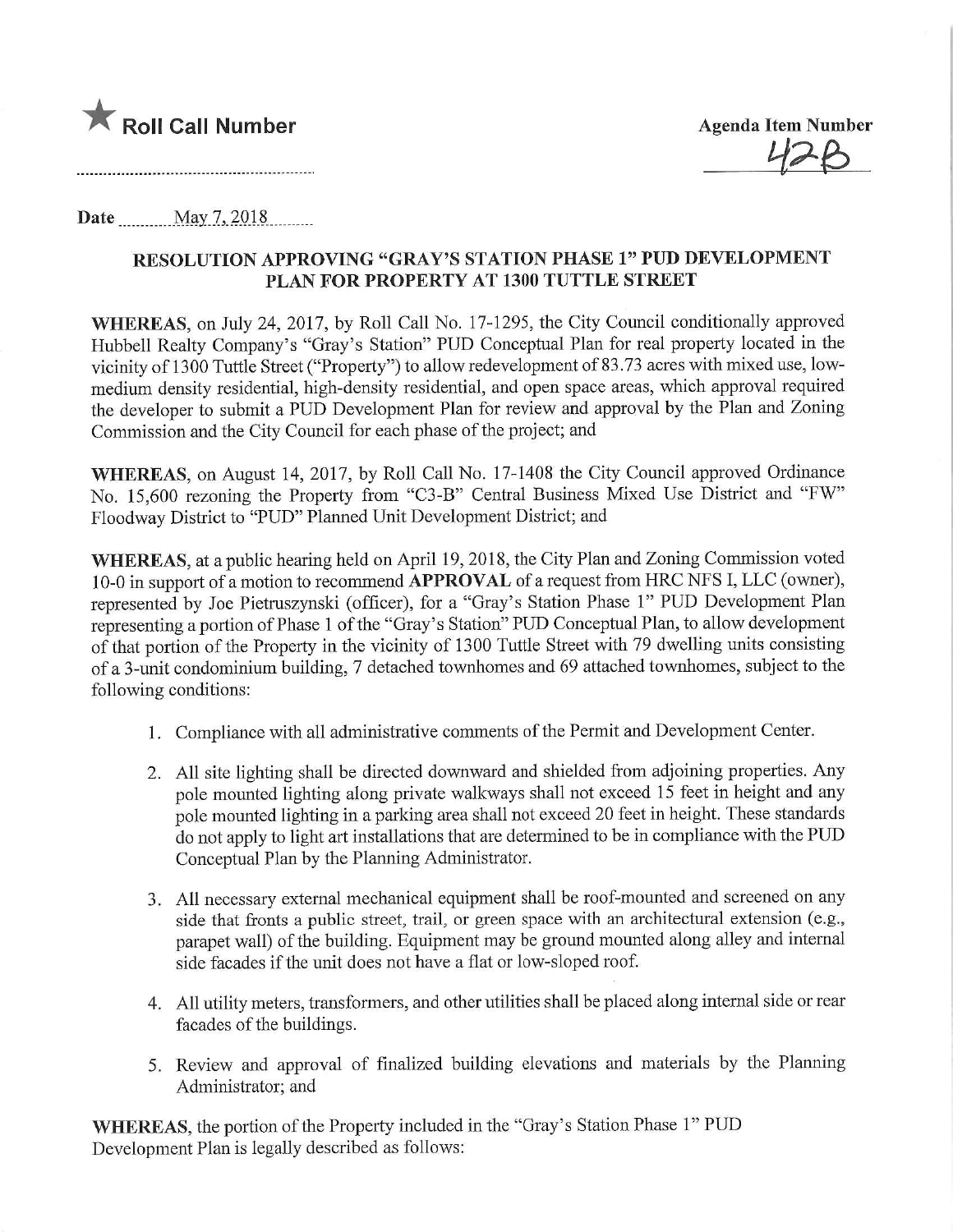

 $R$ genda Hem Number  $\mathcal{U}_{\mathcal{A}}$  $\beta$ 

Date <u>May 7, 2018</u>

A PART OF LOTS 6 AND OUTLOT 'Y', CENTRAL DES MOINES INDUSTRIAL PARK, AN OFFICIAL PLAT; AND A PART OF LOTS 80, 81, 82, 85 AND ALL OF LOT 86, FACTORY ADDITION, AN OFFICIAL PLAT; AND A PART OF PARCEL 'F' AS SHOWN ON THE PLAT OF SURVEY RECORDED IN BOOK 12787, PAGE 858 BEING PART OF LOTS 6, C, L AND 9, FACTORY ADDITION PLAT NO. 3, AN OFFICIAL PLAT, ALL BEING IN THE CITY OF DES MOINES, POLK COUNTY, IOWA AND MORE PARTICULARLY DESCRIBED AS FOLLOWS:

BEGINNING AT THE NORTHWEST CORNER OF LOT 6, SAID CENTRAL DES MOINES INDUSTRIAL PARK; THENCE NORTH 81°52'47" EAST ALONG THE NORTH LINE OF SAID LOT 6, A DISTANCE OF 347.62 FEET TO THE NORTHEAST CORNER OF SAID LOT 6; THENCE NORTH 81°39'24" EAST, 474.36 FEET; THENCE NORTH 39°15'32" EAST, 8.28 FEET TO THE WESTERLY RIGHT OF WAY LINE OF SW 11TH STREET; THENCE SOUTH 7°52'42" EAST ALONG SAID WESTERLY RIGHT OF WAY LINE, 90.58 FEET; THENCE NORTH 53°06'39" WEST, 21.13 FEET; THENCE SOUTH 81°39'24" WEST, 253.36 FEET; THENCE SOUTH 0°01'40" EAST, 587.53 FEET; THENCE EASTERLY ALONG A CURVE CONCAVE NORTHERLY WHOSE RADIUS IS 724.00 FEET, WHOSE ARC LENGTH IS 191.03 FEET AND WHOSE CHORD BEARS NORTH 82°06'09" EAST, 190.47 FEET; THENCE NORTH 74°32'37" EAST, 144.52 FEET; THENCE NORTH 33°19'58" EAST, 22.57 FEET TO SAID WESTERLY RIGHT OF WAY LINE OF SW 11TH STREET; THENCE SOUTH 7°52'42" EAST ALONG SAID WESTERLY RIGHT OF WAY LINE, 82.46 FEET; THENCE NORTH 56°40'02" WEST, 19.77 FEET; THENCE SOUTH 74°32'37" WEST, 137.60 FEET; THENCE WESTERLY ALONG A CURVE CONCAVE NORTHERLY WHOSE RADIUS IS 776.00 FEET, WHOSE ARC LENGTH IS 205.03 FEET AND WHOSE CHORD BEARS SOUTH 82°06'46" WEST, 204.43 FEET; THENCE SOUTH 0°01'40" EAST, 186.66 FEET; THENCE EASTERLY ALONG A CURVE CONCAVE SOUTHERLY WHOSE RADIUS IS 285.00 FEET, WHOSE ARC LENGTH IS 7.29 FEET AND WHOSE CHORD BEARS SOUTH 69°36'45" EAST, 7.29 FEET TO A POINT ON THE EAST LINE OF THE WEST 100 FEET OF LOT 80, SAID FACTORY ADDITION; THENCE SOUTH 0°00'30" WEST ALONG SAID EAST UNE, 159.34 FEET; THENCE SOUTH 45°45'01" WEST, 36.34 FEET; THENCE SOUTH 75°44'51" WEST, 36.34 FEET; TMENCE SOUTH 89°58'20" WEST, 162.99 FEET; THENCE SOUTH 70°36'U" WEST, 87.89 FEET; THENCE NORTH 0°30'44" WEST, 53.15 FEET; THENCE NORTH 29°22'59" WEST, 198.02 FEET; THENCE NORTH 49°39'41" WEST, 62.02 FEET; THENCE NORTHERLY ALONG A CURVE CONCAVE WESTERLY WHOSE RADIUS IS 80.00 FEET, WHOSE ARC LENGTH IS 56.36 FEET AND WHOSE CHORD BEARS NORTH 20°09'19" EAST, 55.20 FEET; THENCE NORTH 0°01'40" WEST, 146.23 FEET; THENCE NORTH 89°58'20" EAST, 9.11 FEET; THENCE NORTH 0°01'40" WEST, 63.00 FEET; THENCE SOUTH 89°58'20" WEST, 17.61 FEET; THENCE NORTH 0°01'40" WEST, 122.09 FEET; THENCE NORTH 89°58'20" EAST, 6.23 FEET; THENCE NORTH 0°01'40" WEST, 107.91 FEET; THENCE NORTH 89°58'20" EAST, 12.77 FEET; THENCE NORTH 0°01'40" WEST, 86.73 FEET; THENCE SOUTH 81°39'18" WEST, 128.11 FEET; THENCE NORTH 8°20'42" WEST, 145.50 FEET TO THE NORTHEAST CORNER OF LOT 7, SAID CENTRAL DES MOmES INDUSTRIAL PARK; THENCE